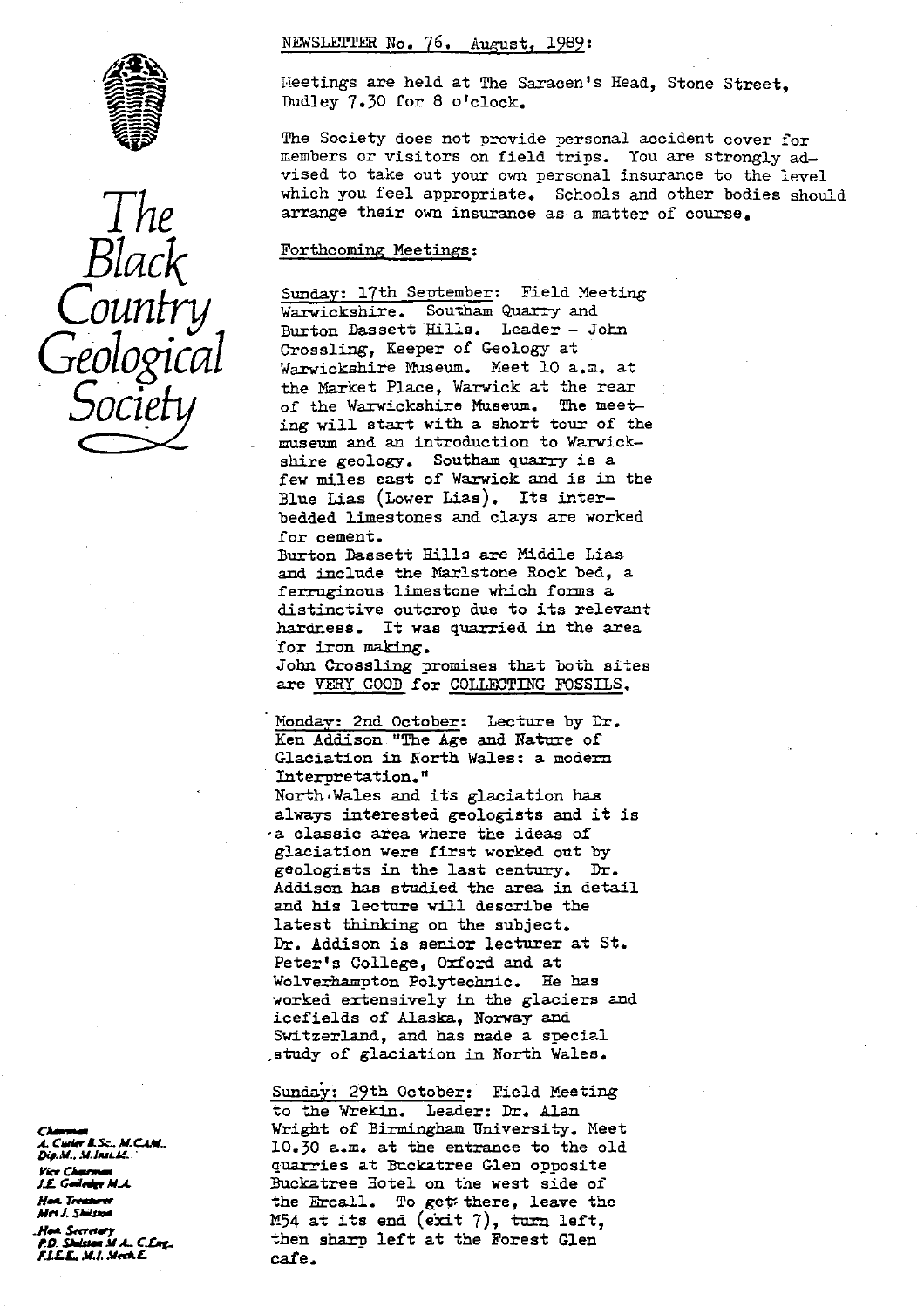The Wrekin-Ercall area is one of the international sections for the boundary between the Precambrian and Cambrian. Dr. Wright has been working on this boundary and is publishing a paper on his results. He will be able to update members on his findings.

Monday: 4th December: Lecture on gold -*"Very precious* metals in the British Isles" by Dr. R. A. Ixer of Birmingham University.

Bob Ixer is an old friend of the society. He is very supportive of our activities and has given us several lectures and led field meetings over the years. His speciality is minerals and ore deposits, and his work on gold and precious metals will be the subject of the lecture.

Monday: 15th January, 1990: Lecture by Spencer Mather "Minerals and their environment in Southern Norway". Spencer comes from the West Midlands, but he spent over 20 years as a mining engineer/geologist in Norway. He has an extensive mineral collection, and has also written a textbook (for the Norwegians) on Norway's mineralogy.

Monday: 26th February, 1990: 7.45 p.m. AGM followed at 8 p.m. by an illustrated talk "Geology and wildlife in Kenya" by Sheila Pitts, Sheila was in Kenya in December, 1988 when she visited the Rift Valley, the southern National Parks, Mombasa and the Indian Ocean Reef.

Monday: 26th March, 1990: Lecture "Geology and Mineralogy of the Caldbeck Fells in Cumbria" by Dr. R. King,Curator of the John Moore Museum, Tewkesbury, formerly of the National Museum of Wales.

April, 1990 field trip - t.b.a.

#### Editorial:

Many thanks to all those who contributed, helped, attended and hopefully enjoyed the barbecue, and not least the elements. There are now several houses for sale in the vicinity!

I would also like to thank those of you who have sent in geological cuttings from the papers and those who contributed to the newsletter with write-ups or special articles, without which the newsletter would be greatly weakened. Please keep them flowing in.

Finally our autumn programme should be just the thing to look forward to after those refreshing summer holidays. It is as varied and interesting as any. See you all for fossil hunting on September 17th, bring a friend.

#### The Murchison Symposium:

## Post Symposium Visit to the Black Country Museum :

On the evening of Friday 7th April, some 101 delegates to the Symposium visited the Black Country Museum as part of a post-symposium field excursion.

The delegates, from all over the world, arrived by coach and after brief refreshments were welcomed to the Museum by the Mayor of Dudley, Councillor Mrs. Hough, who stayed for all the programme. Each delegate was presented with a folder, prepared by Dudley Museum staff, which contained several geological booklets and papers and included a copy of the newly prepared "Exploring the Past, an introduction to the rocks and fossil of the Dudley area", which features on its front, an impressive specimen of Calymene Blumenbachii, an original Murchison fossil on display in the exhibition. Colin Reid, the Keeper of Geology at Dudley Museum, then gave a brief talk about the evenings programme and the exhibits on display, which included all the known Murchison Silurian fossils, begged and borrowed where necessary. Also on display was the inscribed copy of the "The Silurian System" donated by Murchison himself to the Dudley and Midland Geological Society and now kept in the Local History Archive at Dudley Library and a copy of the poem "The Dudley Gathering". On completion of his address Colin invited the delegates to look around the exhibition *and* the Black Country Museum itself, prior to the canal trip. The exhibition also included displays by the

Dudley Cave and Rescue, Wrens Nest Nature Reserve and, of course, BCGS as well as several different cabinets of fossils from th area, -

Our Society was well represented by among others, Alan Cutler, Steve Hughes and Graham Worton, who took turns in manning our display and handing out literature, while Paul Shilston, with some help from myself manned our stand. *Many* delegates showed interest in BOGS and the E50 donation to the proceedings made by the Society, seemed money well spent. We did rather well, managing to sell five sweat shirts (we could have sold more if we'd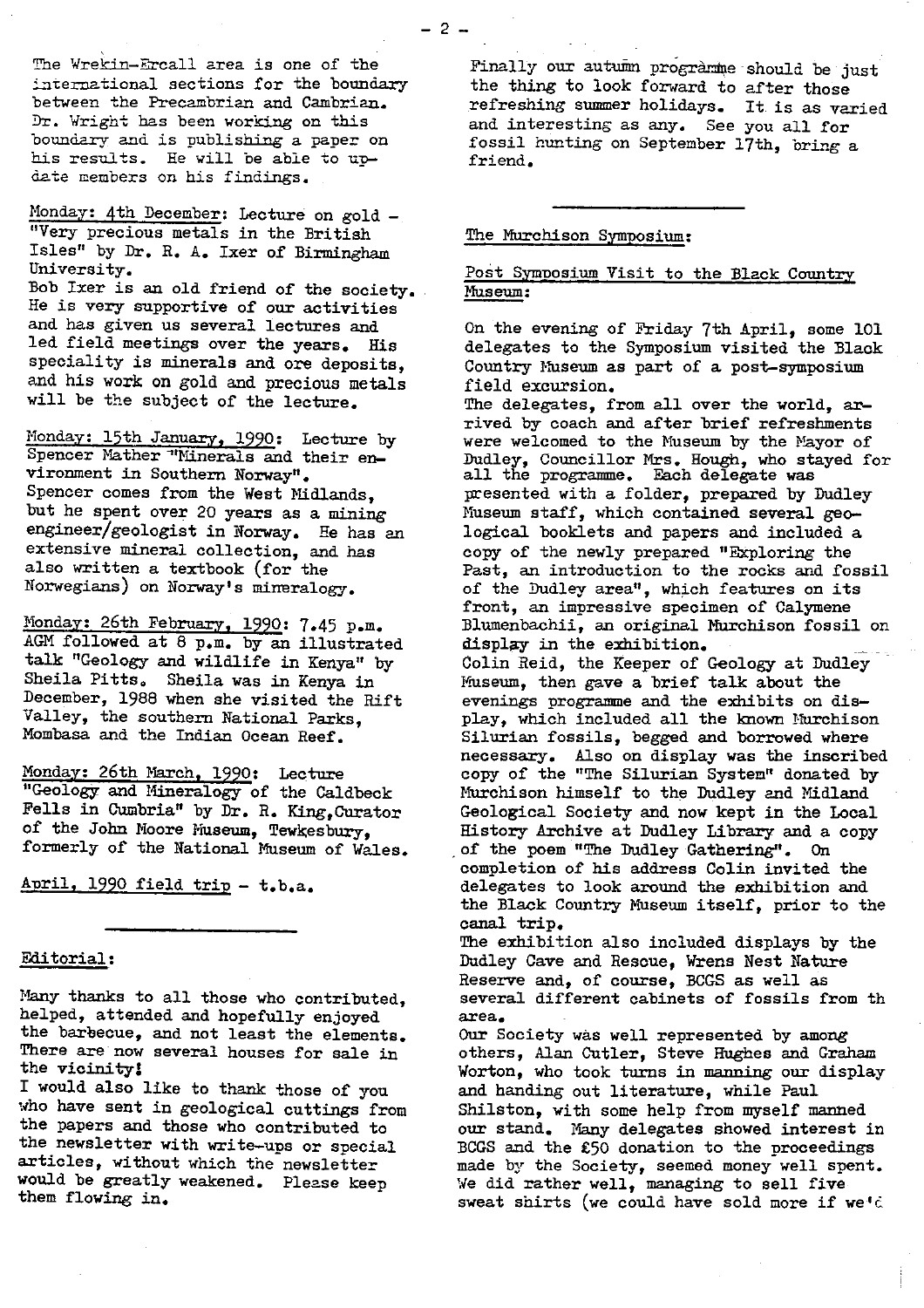had the sizes), six dozen Christmas cards, these being rather apt as they displayed the 1849 Dudley Gathering, and one copy of the "Black Country Geologist". The Symposium has really put BOGS on the map and our logo may now be seen in places as far away as America, Canada, Norway and Sweden. At about 7.15 p.m., the delegates and other guests, including the Lady Mayor, were transported, by three barges, to the Singing Cavern where we alighted and were given a brief description of the Murchison visit by John Thackeray of the British Museum, who is also Archivist of the Geological Society and then treated to the full computerised "Singing Cavern Experience".

On returning from the canal trip the visitors were split into three groups and while one group was wined and dined the other two continued their visit to the many and varied attractions of the Museum itself which was fully manned for the evening.

As a documentary of the evenings events, a video was made of the opening ceremony, the display of fossils, books, the display stands and of the canal trip and gathering in the Singing Cavern. It will be interesting to see how it turns out and perhaps it may be possible for the Society to show the film at some time. As the evening progressed and all the delegates and guests had dined, more and more of the people, including Steve and I, made their way to the Museum pub. There, a considerable gathering of amateur and professional geologists, from various parts of the world, spent a pleasant hour or so sitting in the convivial surroundings of a candlelit room, warmed by a blazing open fire, chatting over a pint or two of real ale.

In no time at all it was closing time and we said our goodbyes. What a pleasant way to end a most entertaining and enlightening evening.

#### Chris Jowitt :

Monday 8th May, 1989: Lecture "The Morecambe Gas Field" by Dr. Alan Levison, Manager of Development Geology, British Gas. y 8th May, 1989: Lecture "The ambe Gas Field" by Dr. Alan Press, 1989.<br>The Cas Field" by Dr. Alan Press of Development Geology, Br.

Dr. Levison delivered a very informative lecture to a full house and illustrated it with colour slides.

The Morecambe Gas Field in the subsurface of the Irish Sea contains one of the

United Kingdom's most important gas fields. It is owned by British Gas and supplies approximately  $10\%$  of U.K's daily consumption. It is kept as a reserve supply for the high demand winter months.

Gas production started on 1st January, 1985 and it is estimated that there is 186 billion cubic metres (6.68 trillion standard cubic feet) of which 146 billion cubic metres are recoverable.

The gas is trapped within the fluvial deposits of the Lower Triassic Sherwood Sandstone Formation which are thought to have been deposited on land in semi-desert conditions. The porosity (volume of pores whicl may hold gas) and permeability (the ability to allow the through flow of gas) of the Sherwood Sandstone has been affected by diagenesis (physical and chemical changes) since deposition. Below the hydrocarbon/ water contact mineralisation in the form of illite clay occurred and this greatly reduces the permeability of the sandstone. It is therefore uneconomic to drill wells in sandstone impregnated with illite. The source of the gas is the underlying Coal Measures which during the Jurassic period were buried to a sufficient depth to cause the temperature rise necessary for the gas t; be released from the coal beds. The gas migrated into the sandstone reservoir and wa: prevented from escaping by a capping layer of Mercia Mudstone.

As long as the Morecambe Gas Field is used solely as a seasonal supply facility, its reserves will probably last for forty years.

30th April, 1989: Field Meeting to Grinshill and"Murchison's Dykes". Leader Dr. David Thompson of Keele University: The field trip entailed an examination of the environs of Grinshill in North Shropshir The village is situated on Triassic rocks in the Shropshire--Cheshire Basin, and has a quarrying history dating from perhaps the 12th century. Our leader possessed a. remarkable knowledge of the local history in addition to the geology. First stop was Acton Reynald Hall, where, in 1834, Roderick Murchison described some "greenstone" dykes, having been alerted to their presence by architect John Carline. More recently, a geophysical survey conducte. by Keele students has provided evidence for swarm of NW-SE trending basic dykes. But no evidence was found for the WSW-ENE trending dyke described by Murchison, and required for his theory of repeated activity on the Breidden-Grinshill line. Following a building stone tour of the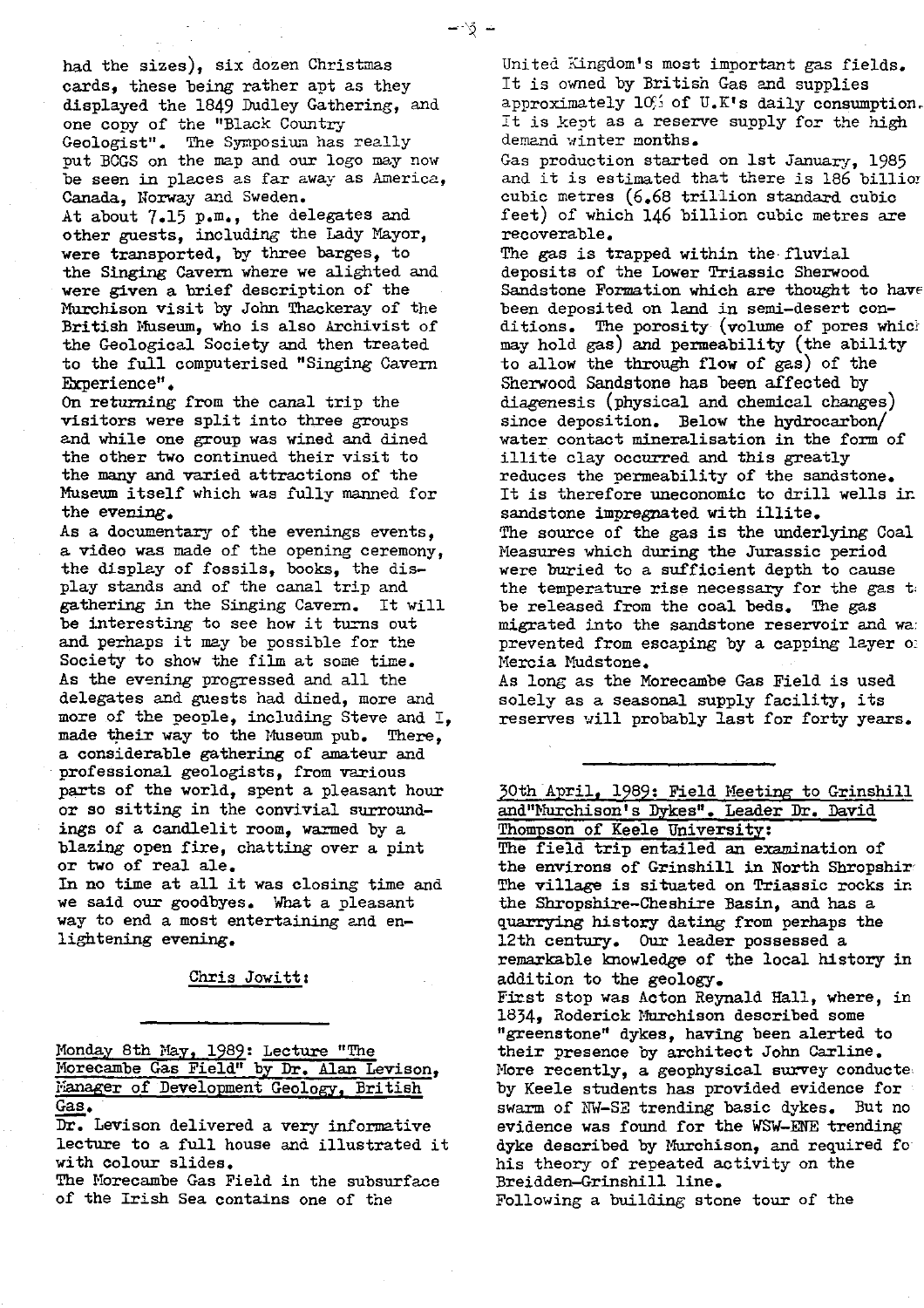village, we visited a series of quarries in the red Wilmslow Sandstone. In the first exposure, all sedimentary structures had been removed, apparently by hydrothermal fluids rising up a fault plane. In the next quarry, however, large-scale cross-bedding suggested an aeolian origin. In the third quarry, we were introduced to the difficulties of stratigraphic terminology. Apparently, the red Wilmslow Sandstone becomes

 $\lambda$  He ${\tt Is}$  by Sandstone where it is yellow. However, the colour varies laterally and is unrelated to any genuine stratigraphic division.

After lunch at the "Elephant and Castle", we proceeded to admire the geological marvels of Mr. O'Hare's garden wall.The friendly Mr. O'Hare then beckoned the party to view his rockery, the attraction being a slab of Tarporley Siltstone bearing footprints. We were told these were of the reptile Rhynchosaurus, whose bones have been turning up in the area for over a century.

The track leading to Mr. O'Hare's quarry gave an exposure of the thin, disturbed "Psk Bed", interpreted as the residue of a solution-collapsed evaporite layer. The quarry itself revealed the following sequence:-

Mercian Mudstone("Keuper Marl") Tarporley Siltstone ("Waterstones") Heisby Sandstone ("Upper Mottled Sandstone")

The north quarry face revealed a number of laterally branching dolerite dykes. These are dated as  $50 \pm 13$ Ma (Eocene), and have been affected by subsequent faulting and mineralisation.

The Tarporley Siltstone was found to contain abundant sedimentary structures. Ripples both symmetric and assymmetric, straight and linguoid, were seen, as were current lineations and adhesion surfaces; while mudcracks and rain pits were commonplace. Shallow lake or intertidal environments were suggested. Returning to the village, we marvelled at the scale of past quarrying operations, then thanked Dr. Thompson for an unusual and interesting excursion.

Nigel Bradley:

From British Geological Survey, Kevworth.Nott Birmingham (West): "Black Country" applied Geological Mapping Project: The basic geological maps of the "Black Country" need to be updated. In addition information on ground conditions and mineral resources is needed for planning of development and re-development. The British Geological Survey and the Department of the Environment are jointly funding, therefore, a revision geological survey of part of the are  $(fig.1)$ . The scientific results will be presented at 1:10,000-scale maps each of whic: will be accompanied by a descriptive report. The applied geological results, including consideration of made ground, mineral resources, past surface and underground mineral workings, hydrogeology, camber and landslides, and engineering characteristics will be presented on thematic geological maps and described in a report aimed specifically at land-use planners and developers. All appropriate data collected in the course of the work will be collated and stored in a computer data base to ensure that it is available as a permanent reference source. New field. mapping is being carried out currently in the south and east of the area, outside the exposed coalfield; the coalfield sheets will be revised primarily as a desk study with limited field surveys. The applied mapping initiative also depends or access to pre-existing published and unpublished data including, for example, record of temporary exposures, site investigation reports and old mine plans. Members of the Black Country Geological Society, with their extensive local knowledge and contacts, are a valuable source of such information and the British Geological Survey and the Department of the Environment would be grateful for any information which can be contributed. Data can be held "in confidence" if necessary. The computer data base will also be used for experimental production of computergenerated geological maps of part of the study area. Application of such techniques will, in future, allow rapid revision and updating of records and maps. Further information about the project can be obtained from Dr. John Powell, British Geological Survey, Keyworth, Nottingham, NG12 5GG; Tel: 06077 6111. Dr. Powell will be pleased to receive any contributed data or notification of where significant collections or information are held.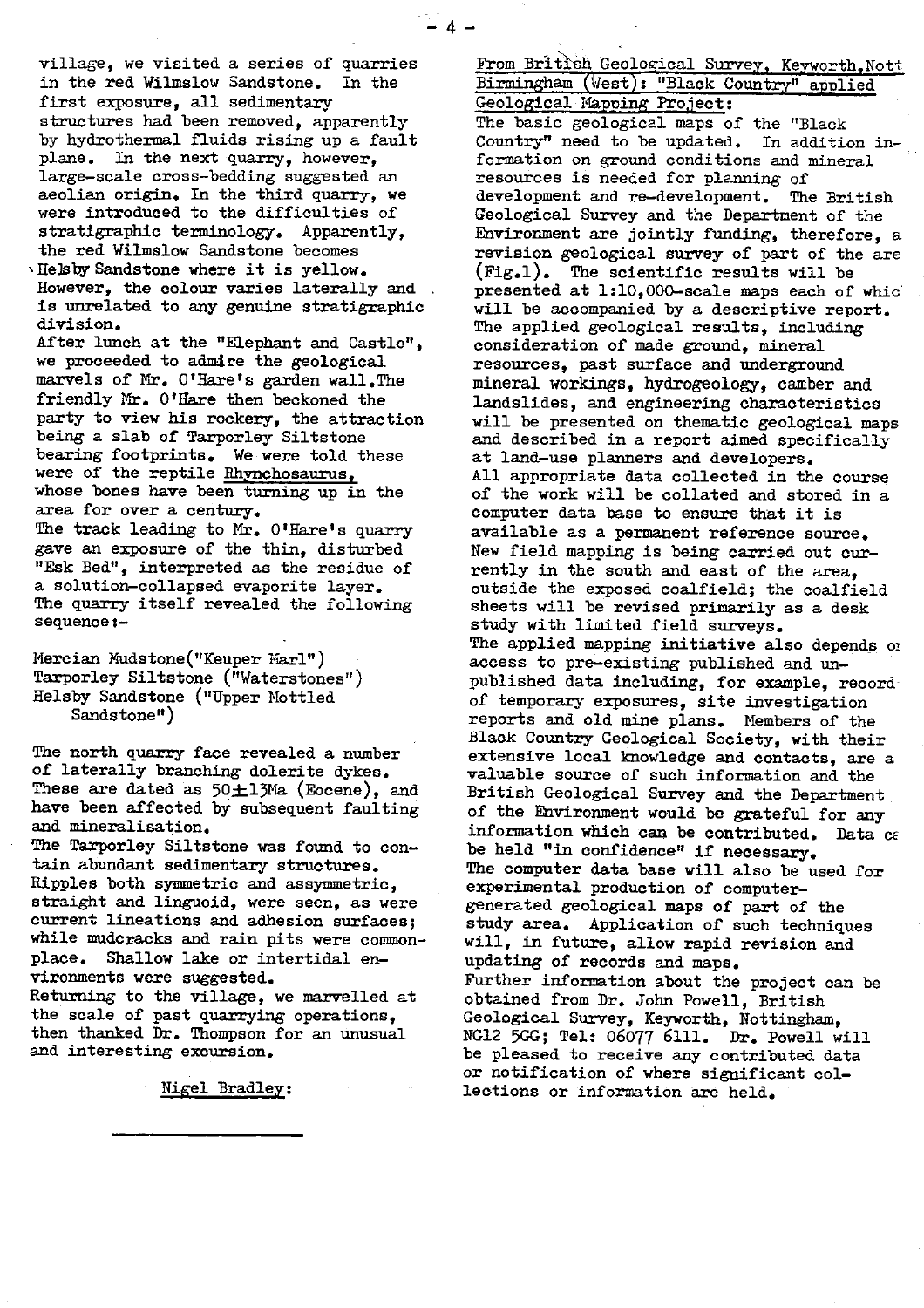

FIGURE 1. SKETCH MAP SHOWING THE AREA OF THE BIRMINGHAM (WEST) APPLIED GEOLOGICAL MAPPING PROJECT.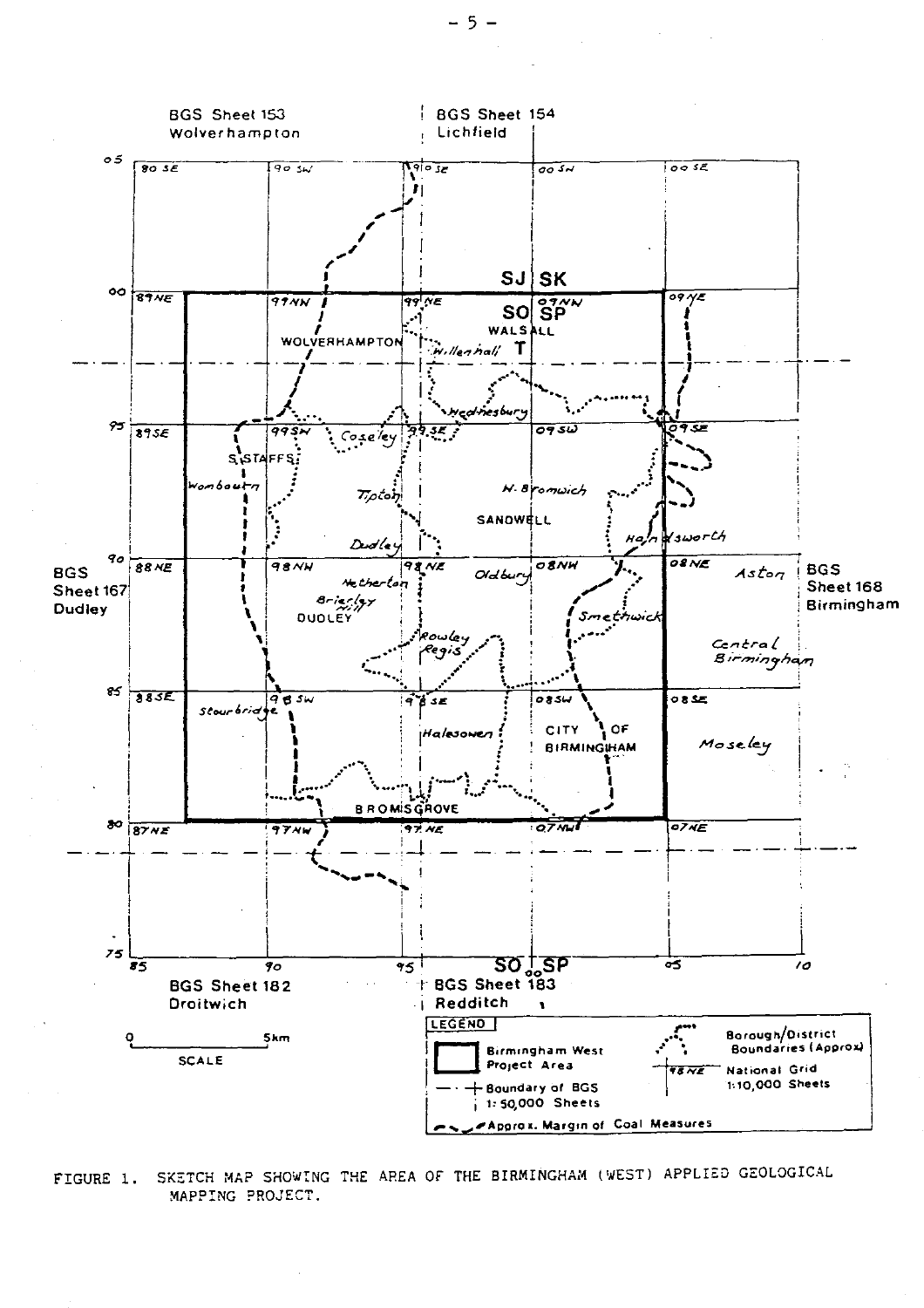#### B.C.G.S. News [:](news:)

-6-:

#### Study Tours : University of Durham :

1989/2 Geology of Mallorca. 1 week. 1990/1 Geology and Flora of Tenerife. 1 week (mid-Feb., 1990). 1990/2 Botany, Geology and Landscape of Hallorca (late March,1990). 1990/3 South East Spain (Culture, Language, Geology, Botany, Landscape). 10 days. (April 1990). 1990/4 Geology of Rhum (26thNay-2nd June, 1990). 1 <sup>99</sup>0/5 The Dolomites (Botany and Geology). 2 weeks (July/Aug., 1990) (Postponed from Summer, 1989). Details from: Dr. John R. Senior, Department of Adult and Continuing Fduoation, University of Durham, 32 Old Elvet, Durham, DH1 3HN.

# Honorar<sup>y</sup> Secretary:

Paul Shilston, 16 St. Nicolas Gardens, **Kings** Norton, Birmingham B38 8TW. Tel: 021 459 3603.

### Editor:

Andrew Rigby, Witley House, Old Swinford Hospital School, Stourbridge, DY8 1QX. Tel: (038 4) 390916.

 $i$ - $i$ s $i$ on  $-i$ 

# Continued ......,.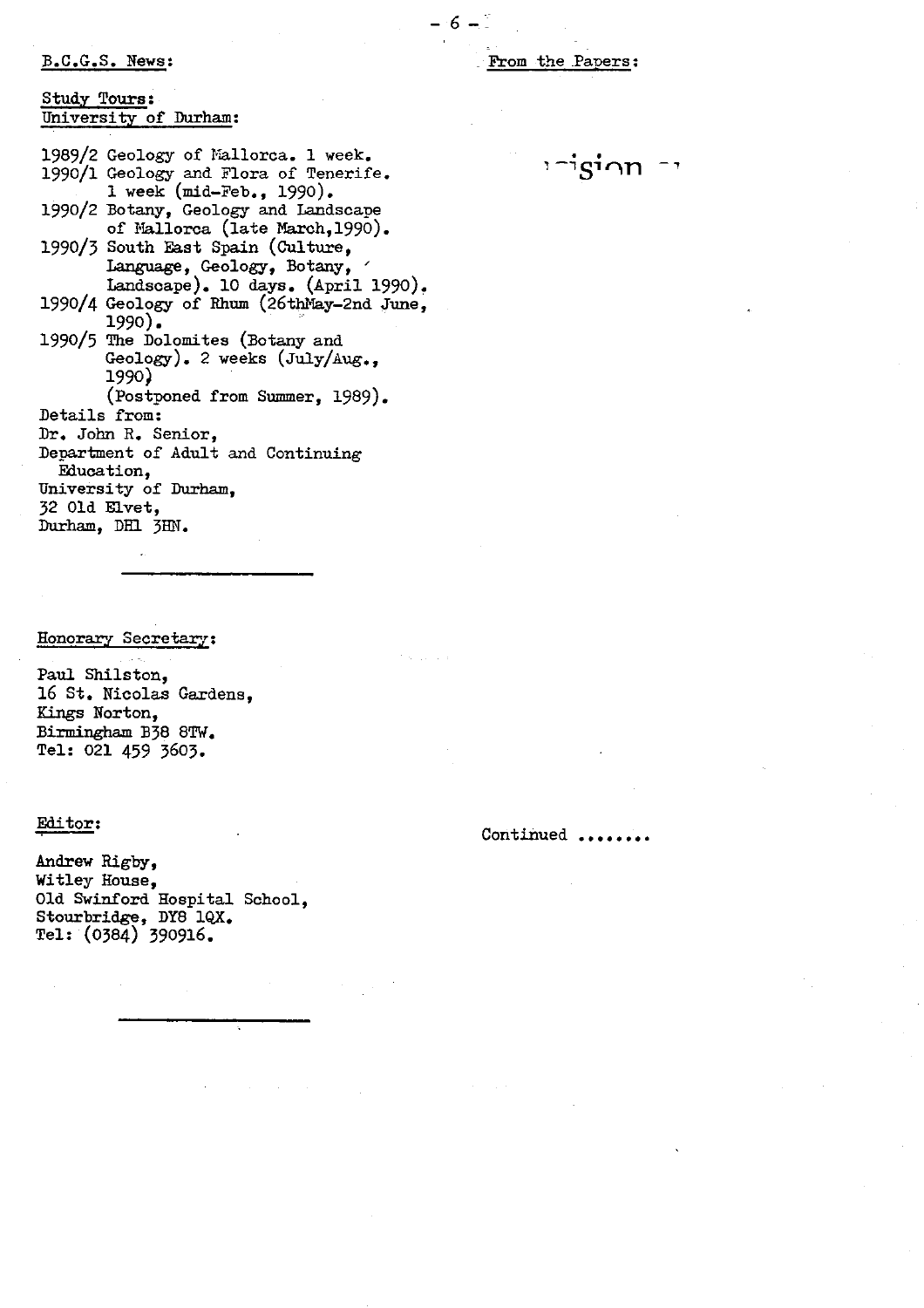## The Urban Diary of a 20th Century Black Country Geologist

## The Environmental Geologist A Peculiar Practice?

# Part 1: A Personal View

How well I remember childhood's fascination with the big world around me. Its colours and life, the black velvet night sky and the magnetism it held for me. And then, the thrill of my first fossil find in Doultons Clay pit, Saltwells, Netherton. Little did I know then, that I was treading my first steps on what was to be a long and winding road of discovery, with a surprise round every corner.

The Geological bug bit me and I never recovered!





Not so long ago I was a wide-eyed youth going into university thirsty for knowledge about exploding<br>volcano's, moving continents and long-dead volcano's, moving continents beasties big and small. I was oblivious to careers advice that factory work, banking or accounting were much more sensible routes to follow, and comments like "You'll never get a job in geology you'll see!" Three years later academia gave birth to another young geologist with a degree, and a dilema! ............How do you go about turning gurgling enthusiasm for rocks *into* making a living?

I guess I've always been a bit of a dreamer, imagining an exciting career, but prospects at, that time looked a little bleak to me. The thought of sifting through mud slurries flushing from drilling pipes in some howling gail in the north sea or wandering the *blazing* Arabian desert with some electronic box of tricks just didn't appeal somehow, so, I decided to earn an honest living stocking shelves in a local D.I.Y shop in the hope that something more inspiring might popup. During my time at the D.I.Y shop I experienced many things but perhaps one of the most important lessons I learned there was the value of people.

Well, fortune smiled on me that year, and an opportunity materialised which even my fussy tastes could not pass by. I became a research officer in a temporary contract with a local<br>environmental consultancy as they required a environmental consultancy as they required geologist for a project. I had finally got my geological foot in the door,  $\dots \dots \dots$